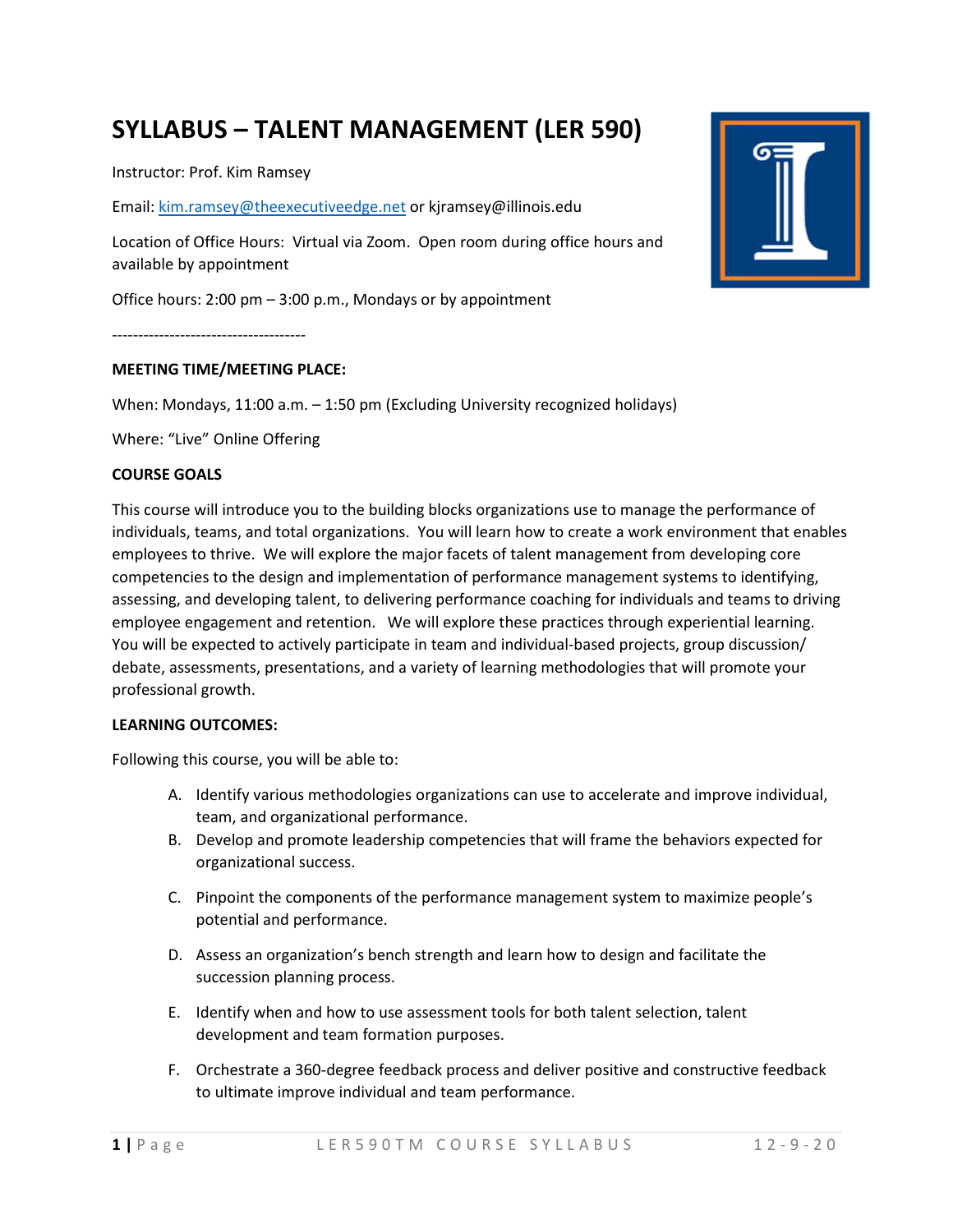- G. Understand how to build a robust development plan that will accelerate professional development.
- H. Identify best practices for driving diversity and inclusion at the enterprise level. Pinpoint the various methodologies for creating an inclusive culture that enables all people to thrive and operate at their best.
- I. Use a variety of best practice methodologies to develop professionals up through senior leaders. Learn the development methodologies that deliver a return on investment and the ones that do not.
- J. Learn how to tie people/data analytics to talent management initiatives to ensure that as HR professionals – we are stepping up to the plate and measuring our true business impact.
- K. Develop strategies for developing teams and building a strong foundation to promote trust, collaboration, communication, accountability, and conflict resolution amongst team members.
- L. Use employee engagement surveys to understand the drivers of employee satisfaction and use their input to drive effective and impactful HR strategies and priorities.
- M. Identify concrete strategies for improving employee engagement at the team and enterprise level.
- N. Establish the link between employee engagement, customer value and financial performance**.**

#### **TEXTBOOK AND COURSE MATERIALS**

- **1.** We will be using the textbook entitled **The Talent Management Handbook: Creating Organizational Excellence by Identifying, Developing and Promoting Your Best People** by Lance Berger and Dorothy Berger, McGraw-Hill. ISDN-978125983554. Publication date: 2017. This book can be purchased via Amazon.com
- **2.** We will be using a strengths-based assessment in class. Please purchase the book entitled **Strengths Finder 2.0** with the assessment. Please make sure you purchase this book new so that you receive the assessment in the back of the book. If you purchase it used, there is a strong chance that the one-time access code will already be used.
- **3.** You will participate in a second assessment which is the Forté Interpersonal and Communication Styles assessment. This online tool which is normally \$50 pp. We have negotiated a discounted rate for our class. Please call The Forté Institute at 910-452-5152 to pay with a credit or debit card. Please indicate that you are a student of Professor Kim Ramsey to obtain the student discount.
- **4.** The *Top Hat* polling software will be used in-class (tophat.com). With this software you can use the TopHat app on your phone or use the TopHat website on your laptop to participate in class. Please sign up, pay the \$30 subscription fee, and join the class. All the classroom presentation materials, syllabus, homework assignments, handouts, team project specifications will be in TopHat.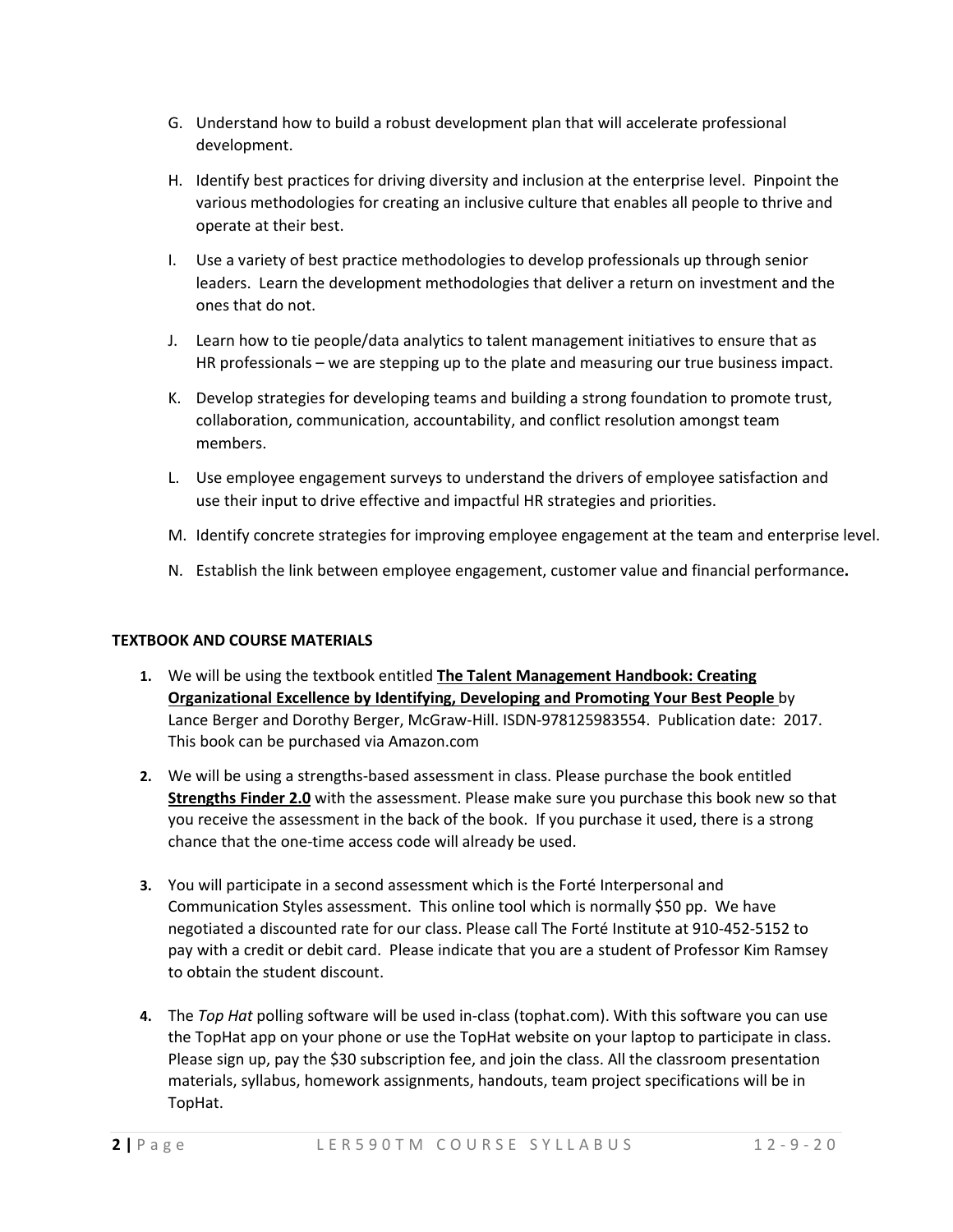#### **GRADED COMPONENTS**

Course grades will be based on cumulative points throughout the semester earned in lecture attendance, homework, reading questions, and exams. The available points in each are:

#### *I. Participation in Class: 200 pts. (10%)*

Active participation includes both questions asked during lecture and opinions/insights expressed. You will not be graded for correctness, but instead you will be graded simply for your individual level of participation. At most 2 unexcused absences are permitted to receive full participation credit at the end of the semester. The intent is to have you learn through experience and participating fully.

#### *II. (2) Partner Assignments: 400 pts. (20%)*

There will be 2 partner assignments throughout the semester, each worth 200 points. Grading will be driven by two major factors:

- a. Preparation/design of the deliverables
- b. Facilitation of the experience

#### *III. (2) Team Projects: 1000 pts. (50%)*

There will be two team projects. Each will count for 500 points and will be evaluated on both content and delivery. Assessment will be driven by:

- a. Preparation/Research/Design of the PowerPoint Presentation/Recommendation/Team Score (150 pts)
- b. Completion of the Project Specifications/Team Score (100 pts)
- c. Presentation of the Recommendations/Individual Score (150 pts.)
- d. Feedback from fellow team members/Individual score (100 pts.)

*IV. (1) Final Team Project in Lieu of Final Exam: 400 pts. (20%)* 

There will be a final team project. This will account for 20% of your grade and will be in lieu of a final exam. Grading will be driven by:

- a. Preparation/Research/Design of the PowerPoint Presentation/Recommendation/Team Score (100 pts)
- b. Completion of the project specifications/Team Score (100 pts)
- c. Presentation of the recommendations/Individual Score (100 pts)
- d. Feedback from fellow team members/Individual Score (100 pts)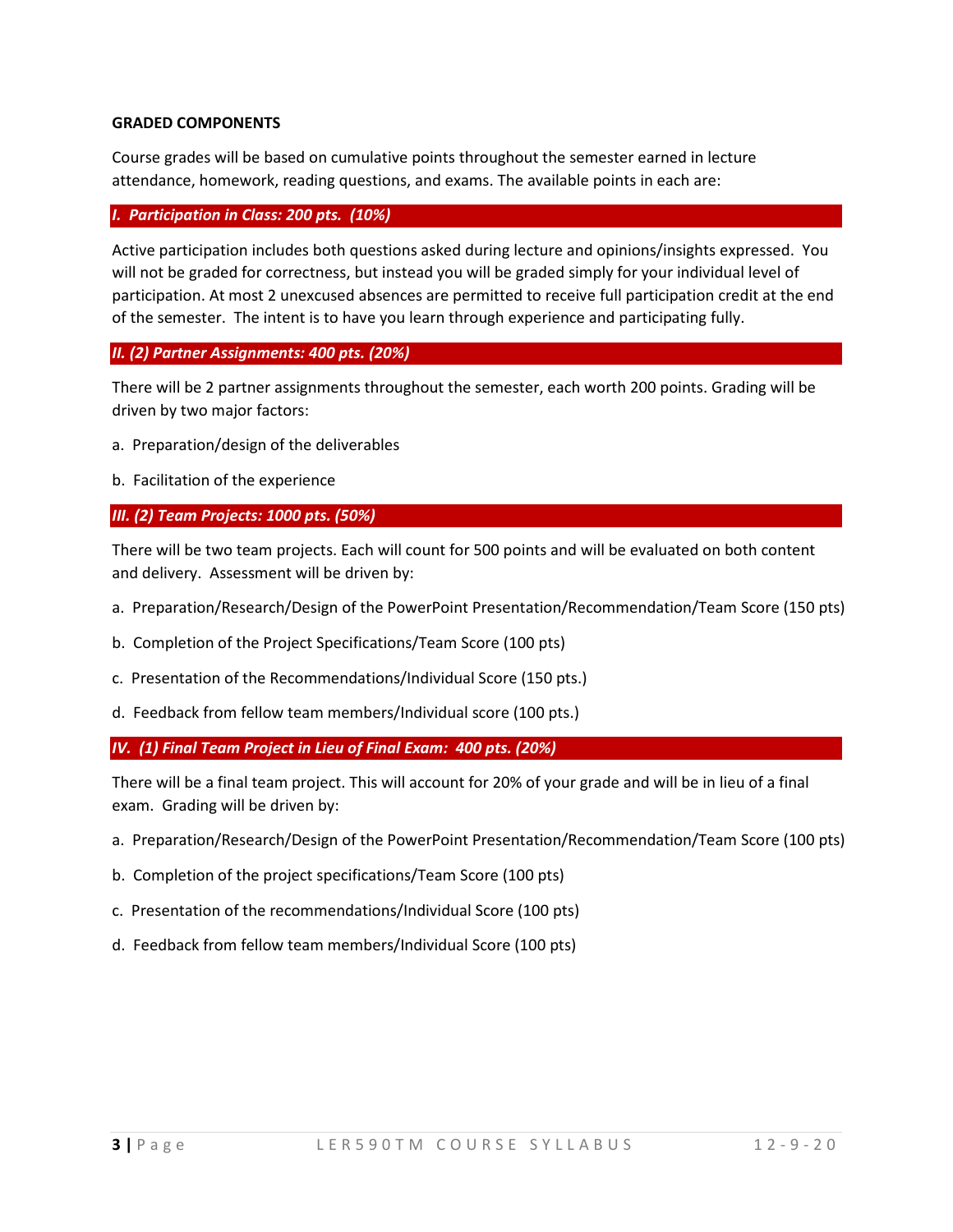### *Grading Scale Based on 2,000 pts.*

| $A+$           | 1900-2000 points  |
|----------------|-------------------|
| A              | 1860-1899 points  |
| А-             | 1800-1859 points  |
| $B+$           | 1700-1799 points  |
| B              | 1660-1699 points  |
| B-             | 1600-1659 points  |
| $C +$          | 1,500-1599 points |
| $\overline{C}$ | 1460-1499 points  |
| $C-$           | 1400-1459 points  |
| D+             | 1300-1399 points  |
| D              | 1260-1299 points  |
| D-             | 1200-1259 points  |
| F              | < 1200 points     |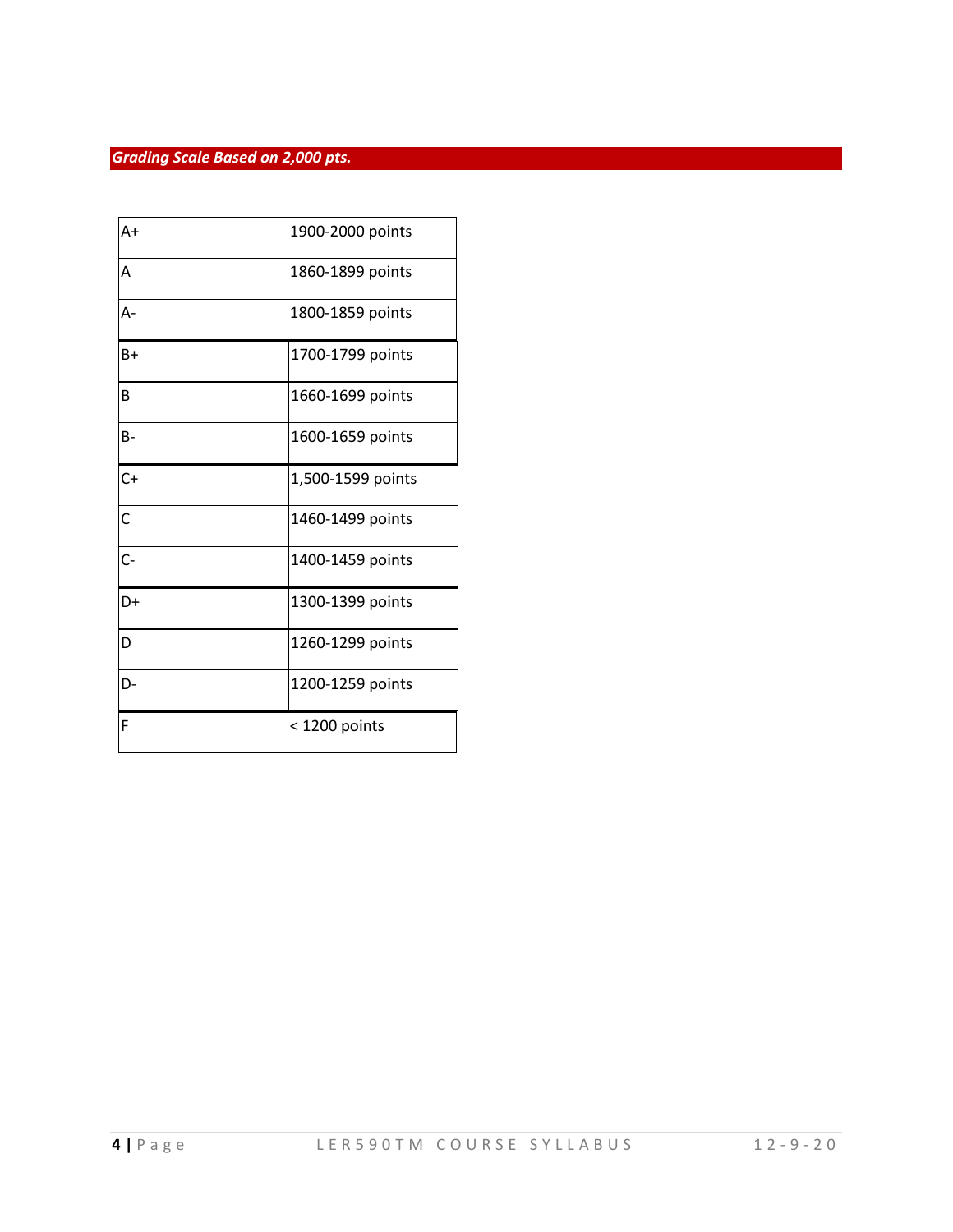#### **LER590 COURSE POLICIES**

**1) ATTENDANCE** - You are expected to attend class virtually because:

- You must be present in class to deliver your presentations/projects this semester.
- You will serve as an audience member and give feedback to your colleagues.
- You will need to learn course material, participate fully in exercises, and learn what is expected of you for each project.
- You will benefit from the "live" debate and dialogue we will engage in to develop a deeper appreciation for the topics. The interaction will dramatically enhance your learning experience.
- The work habits you exhibit communicate your credibility to everyone in our classroom and will impact your success as an employee after you graduate.

I will take attendance at the beginning of every class. You can miss two classes without penalty. If you have more than two absences for any reason, the following penalties will be assessed: 3 absences= final course grade lowered by 1/3 letter (ex. A- to B+) 4 absences= final course grade lowered by full letter (ex. B to C) 5 absences= you will fail the class (F)

**2) LATENESS** - Arriving for work on time is a very important habit to cultivate for workplace success. Because of this, lateness will not be tolerated in this class. Plan to come to this virtual class early each day to avoid a late penalty. It can be a major distraction to the participants to have people coming in late during the Zoom classroom experience. In order to ensure we have the best possible classroom experience; three late arrivals will equal one absence and will be counted against your final course grade as unexcused absences. If you are concerned about the time that you have between classes (online or in person), you should talk to me outside of class to discuss your circumstances. You may need to change sections or drop the class. Additionally, if you arrive late to class 30 minutes or more, it will count as an absence. Every late arrival will be registered as a tardy – three tardy registers will equal one (1) absence.

**3) MAKE UPS AND LATE WORK** - Make-up presentations will be allowed only if you notify me in advance that you will not be in class and if you provide written, verifiable documentation for illness, injury or funeral that would prevent you from speaking on that day. Late assignments will result in an automatic 25%-point deduction and must still be submitted within 24 hours of the assignment due date otherwise you will take a zero for the assignment. In-class assignments and group presentations may NOT be made up.

#### **ACADEMIC STANDARDS**

You are encouraged to work with your peers on homework assignments and studying. However, submitted assignments with your name on them must be your own work. Any ideas or materials taken from other sources must be acknowledged. You are expected to adhere to the standards detailed in the Code of Student Rights, Responsibilities, and Conduct.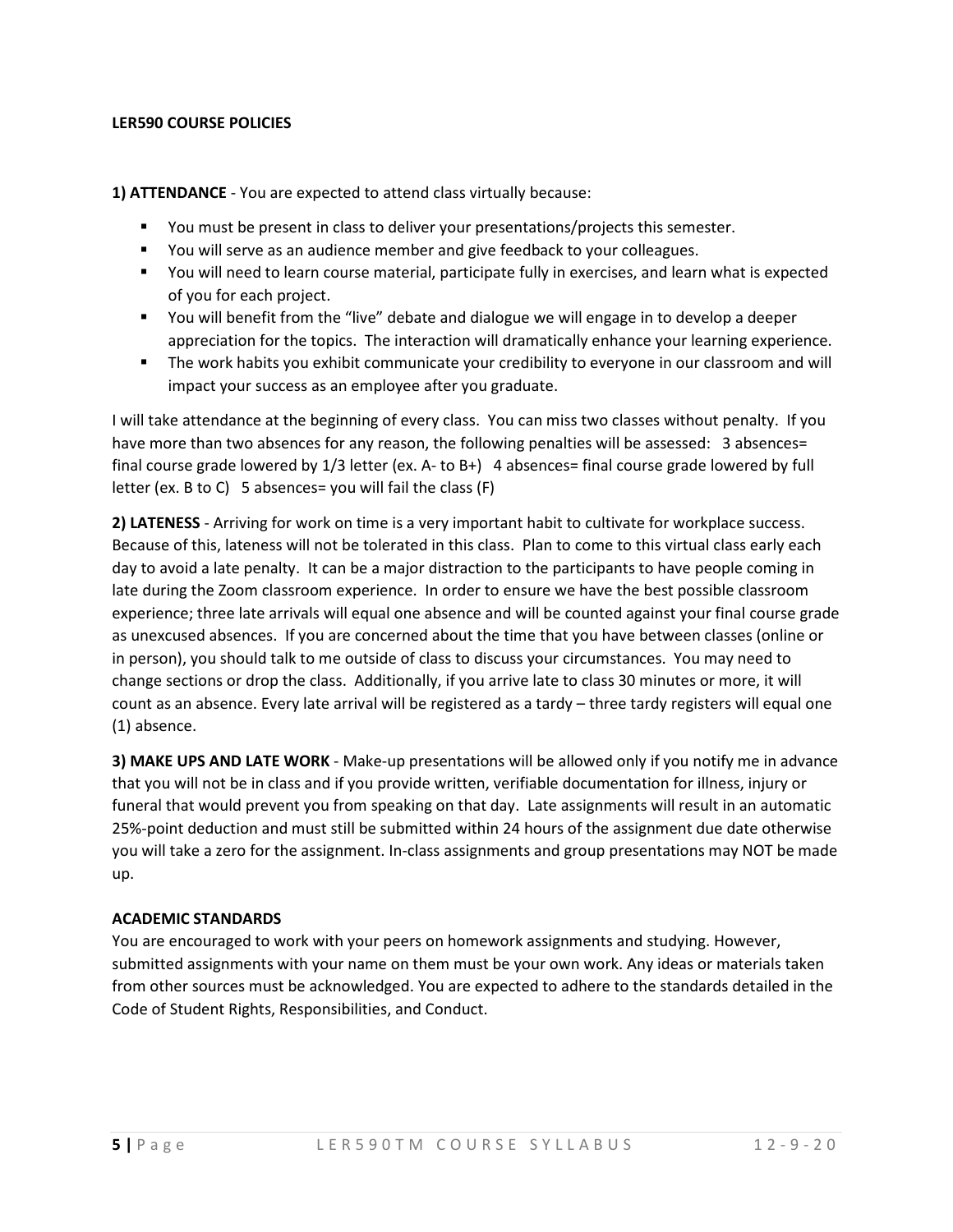#### **DISABILITY ACCOMMODATIONS**

We will accommodate students with disabilities to the best of our abilities. Please establish your eligibility for support services through the appropriate office that services students with disabilities. Note that services are confidential. Some services may take time to implement; for example, captions and alternate media for print materials may take a week or more to produce. Please contact your campus office as soon as possible if you require accommodations.

### **PROFESSIONALISM AND RESPECT**

I expect the same professionalism from students that would be required of employees in the business world. This syllabus lays down some ground rules for respecting others, but I expect everyone to do his/her part to make this class a positive learning experience for all of us. If you choose not to conduct yourself in a professional manner, I will deduct points from your class grade. Team Assessment Scores will be increased or decreased based on student professional behavior (including communication with teammates and course instructor (electronic and in-person). Class professional behavior includes but is not limited to the following:

- **Turn cell phones to silent mode during the classroom experience.**
- Do not enter or leave the virtual room when a presentation is in progress.
- Remain quiet and attentive when another person is talking. This is especially important with an online format.
- Do not text, sleep, and/or work on other courses while in my class (YOU WILL BE ASKED TO LEAVE CLASS IMMEDIATELY FOR SUCH BEHAVIORS)
- **Please mute your connection to ensure that there are no noises that may distract your colleagues** during class. Simply unmute when you want to offer a point of view or ask a question.
- **Please also feel free to use the chat feature within the Zoom forum.**
- **Show respect for divergent points of view.**
- Be responsible for readings and homework assignments when assigned and ready to answer questions.
- Always address all members of the class with courtesy and respect.
- Be mindful of what should be dealt with in class and what should be dealt with outside of class, in an appointment.
- **Email messages and deliverables should be professional in tone and use correct grammar,** punctuation, and spelling.
- *All emails should be sent to the professor no later than 7:00 p.m. (CST) or else you will need to assume it will not be seen and answered until the following day.*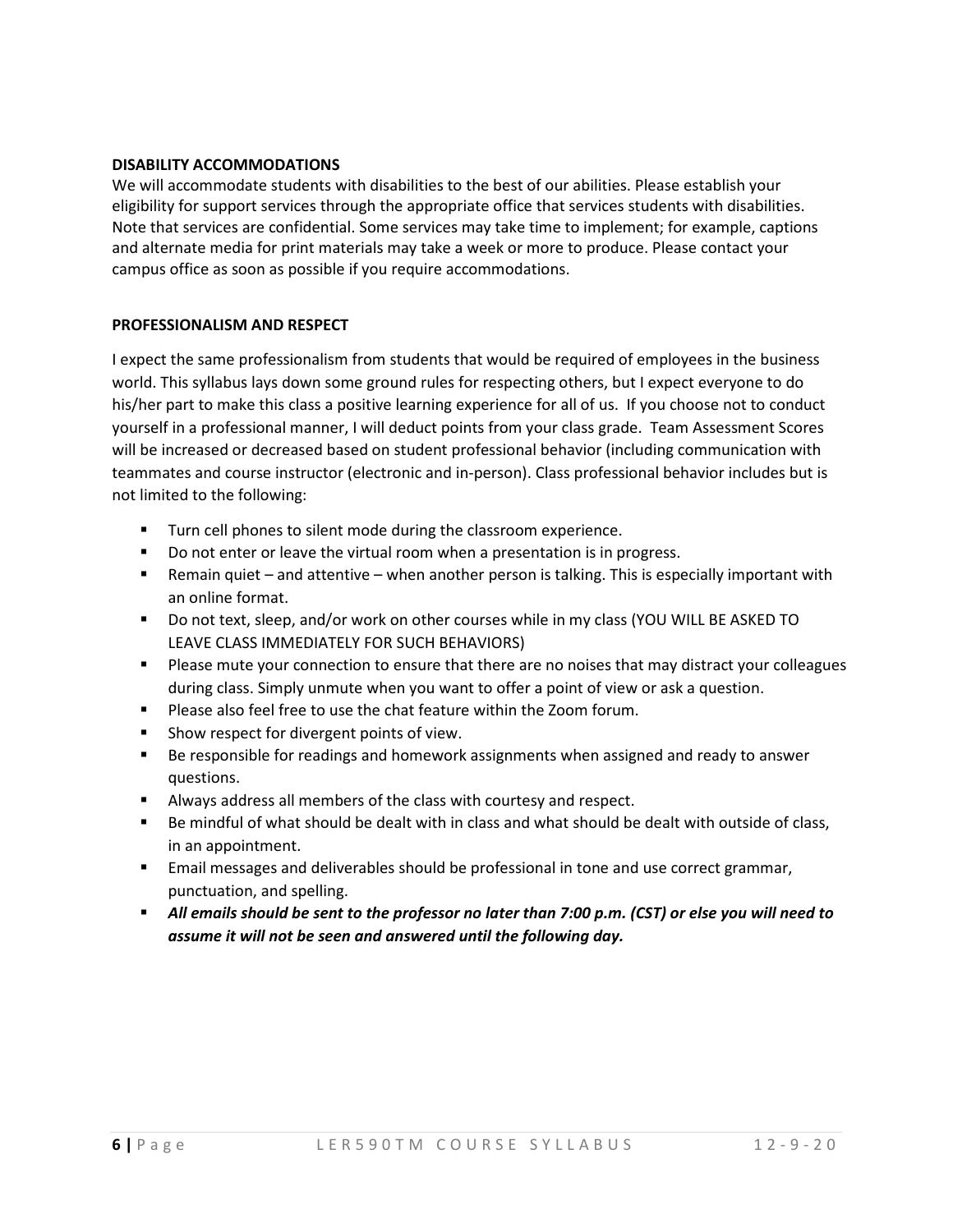# **TALENT MANAGEMENT COURSE SUMMARY:**

| Date                     | <b>Details</b>                                                                                                                                                                                                                                                                                                                                                                                                                                                                                                                                                                                               | <b>Timing</b>            |
|--------------------------|--------------------------------------------------------------------------------------------------------------------------------------------------------------------------------------------------------------------------------------------------------------------------------------------------------------------------------------------------------------------------------------------------------------------------------------------------------------------------------------------------------------------------------------------------------------------------------------------------------------|--------------------------|
| Monday, January 25, 2021 | Class #1: Talent Management: An Overview:<br>Introductions and Team Selection. Class participants must be prepared<br>To give a 3-minute introduction of themselves and the three unique<br>Strengths they bring to the group. Team leaders will be selected today.<br>*Team leaders will need to meet the following day via Zoom Conferencing<br>On January 26 from 7:30 p.m. - 8:30 p.m.                                                                                                                                                                                                                   | 11:00 p.m. $-$ 1:50 p.m. |
|                          | Homework for February 1<br>a. Read Chapter 3, pages 34-44 of the Talent Management Handbook<br>b. Please complete the Forté online assessment and bring your<br>individual report to the next class. We will use this information as the<br>basis for discussion with your new team during the class on February 1st.                                                                                                                                                                                                                                                                                        |                          |
| Monday, February 1, 2021 | <b>Class #2: Building High Performance Teams:</b><br><b>New Team Start Up Experience</b>                                                                                                                                                                                                                                                                                                                                                                                                                                                                                                                     | 11:00 a.m. - 1:50 p.m.   |
|                          | Homework for February 8 class:<br>Read Chapter 1 pages 1-11, Chapter 2 pages 22-33 and Chapter 5<br>а.<br>pages 53-63 the Talent Management Handbook.<br>b. Work with your team to brainstorm potential business leaders<br>who are in a small or mid-size business - preferably in a senior<br>leadership role. Identify who may be the best leader your team<br>can interview and partner with to develop a set of leadership<br>competencies critical for success of all their managers/leaders<br>in the business. Secure their agreement to participate in a one hour<br>virtual qualitative interview. |                          |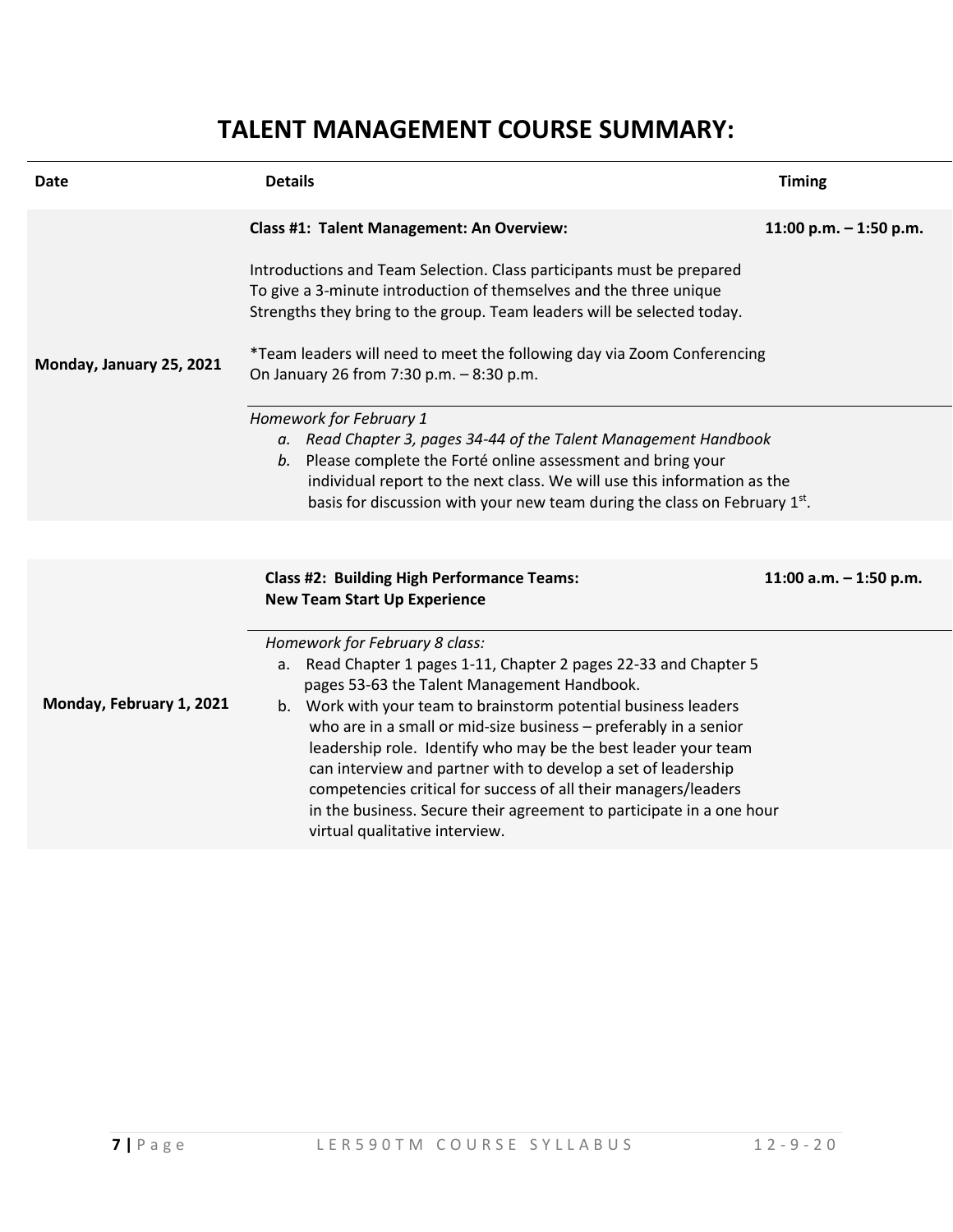| Date                     | <b>Details</b>                                                                                                                                                                                                                                                                                                                                                                                                                                                                                                                                                          | <b>Timing</b>                                             |
|--------------------------|-------------------------------------------------------------------------------------------------------------------------------------------------------------------------------------------------------------------------------------------------------------------------------------------------------------------------------------------------------------------------------------------------------------------------------------------------------------------------------------------------------------------------------------------------------------------------|-----------------------------------------------------------|
|                          | Class #3: Developing Core Competencies Part 1<br>Learn the importance of organizational, functional and leadership<br>competencies. Understand how to partner with senior leaders to<br>build these competencies and tie to the most fundamental HR<br>programs and processes to drive the desired culture.<br>Homework for February 15                                                                                                                                                                                                                                 | 11:00 a.m. $-$ 1:50 p.m.                                  |
| Monday, February 8, 2021 | a. As a team, conduct a virtual interview with the business leader<br>you have chosen from a small to mid-size business.<br>b. Partner with them to develop a set of leadership competencies<br>critical for success of all their managers/leaders.<br>c. Prepare team presentation/recommendations on the 5-8 core<br>competencies and their definitions for a chosen business.<br>d. Prepare a PowerPoint presentation that captures your<br>team's recommendations and definitions of each competency.<br>Present your team recommendations during class on 2/15/21. | PowerPoint presentation<br>due by 5:00 p.m. on<br>2/12/21 |

|                           | <b>Class #4: Developing Core Competencies Part 2</b><br>Team Project #1: Present your team's recommendations on<br>the 5-8 core competencies or your chosen business. Present<br>as if you are presenting to the client. | 11:00 a.m. to 1:50 pm |
|---------------------------|--------------------------------------------------------------------------------------------------------------------------------------------------------------------------------------------------------------------------|-----------------------|
| Monday, February 15, 2021 |                                                                                                                                                                                                                          |                       |
|                           | Homework for February 22 <sup>nd</sup>                                                                                                                                                                                   |                       |
|                           | Complete the Harvard Implicit Bias Assessment                                                                                                                                                                            |                       |
|                           | https://www.google.com/search?client=firefox-b-1-d&q=harvard+implicit+bias+test                                                                                                                                          |                       |
|                           | for race, gender and one additional dimension of your choosing. Bring your                                                                                                                                               |                       |
|                           | report with you to the next class.                                                                                                                                                                                       |                       |

|                           | Class #5: Valuing Diversity and Inclusion with Guest Speaker<br>11:00 a.m. to 1:50 pm<br>Aisha Ghori-Ozaki, Inclusive Diversity, Allstate Insurance                                                                                                                                                                              |
|---------------------------|----------------------------------------------------------------------------------------------------------------------------------------------------------------------------------------------------------------------------------------------------------------------------------------------------------------------------------|
| Monday, February 22, 2021 | Homework for March 1<br>Prepare for Team Project #2 - Performance Management Debates<br>a. Your team will be assigned a topic and will be asked to prepare<br>Your team's position for a team debate.<br>b. Assigned teams prepare for Debate 1 and 2 on Monday, March 1, 2021<br>c. See Project Specifications for more detail. |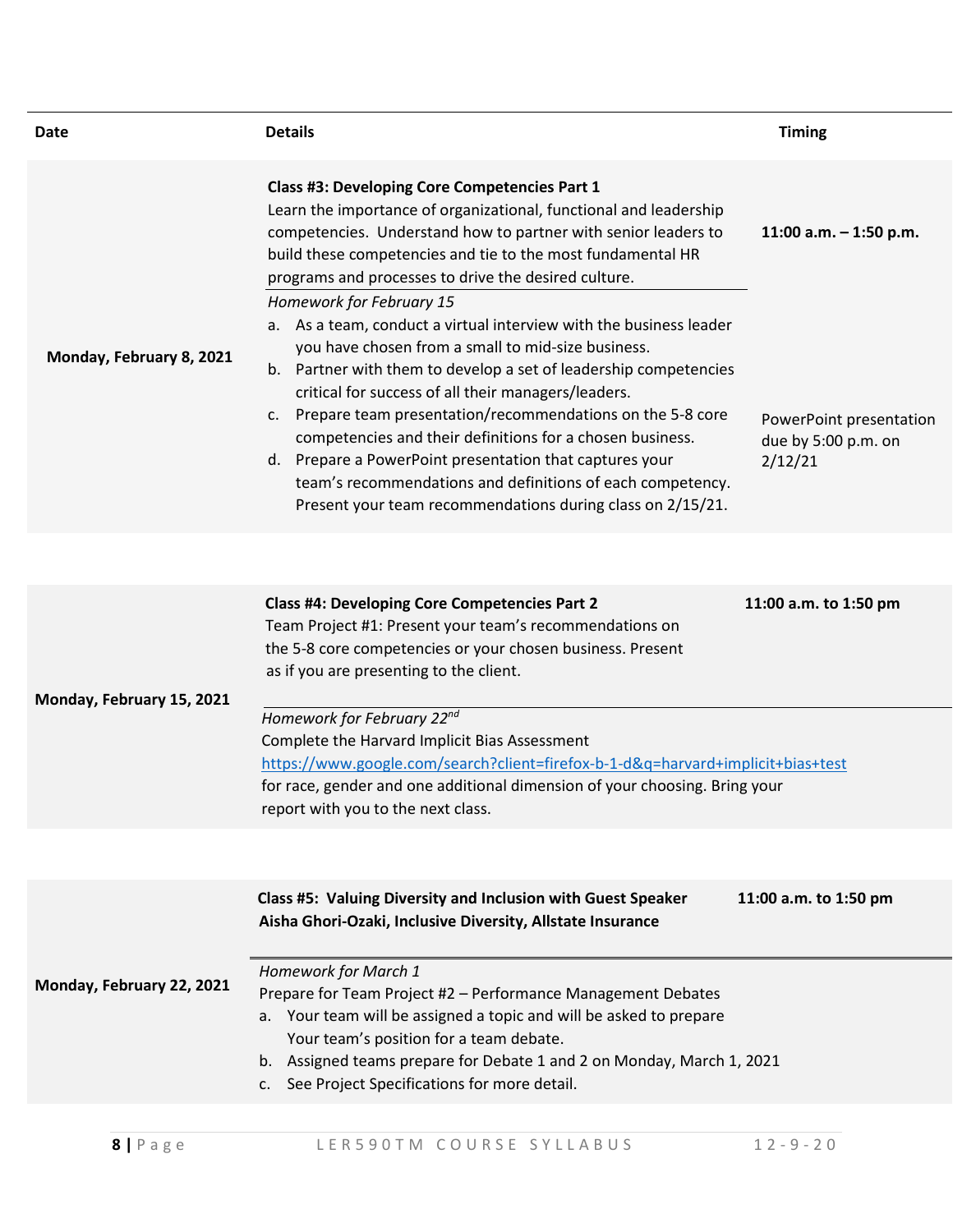| Date                   | <b>Details</b>                                                                                                                                                                                                                                                                                                                                                                                                                                                       | <b>Timing</b>            |
|------------------------|----------------------------------------------------------------------------------------------------------------------------------------------------------------------------------------------------------------------------------------------------------------------------------------------------------------------------------------------------------------------------------------------------------------------------------------------------------------------|--------------------------|
|                        | d. Read Chapter 8, pages 104-118 of the Talent Management Handbook.                                                                                                                                                                                                                                                                                                                                                                                                  |                          |
| Monday, March 1, 2021  | Class #6: Performance Management Part 1 with Guest Speaker Panel<br>Team Project #2: Each team will participate in an invigorating debate<br>on performance management issues facing Corporate America leaders<br>today. Develop your point of view and be able to support it with<br>compelling arguments and evidence. Feedback will be given by a panel<br>of external judges.<br>Team Debate #1<br><b>Team Debate #2</b>                                         | 11:00 a.m. to 1:50 pm    |
|                        | Homework for March 8<br>a. Assigned teams prepare for Debate #3 on March 8                                                                                                                                                                                                                                                                                                                                                                                           |                          |
|                        |                                                                                                                                                                                                                                                                                                                                                                                                                                                                      |                          |
| Monday, March 8, 2021  | Class #7: Performance Management Part 2 with Guest Speaker<br>Team Project #2 Continued: The last two teams will debate on<br>Relevant Performance management issues being discussed in board rooms<br>today. Feedback will be given by a panel of external judges.<br><b>Panel Team Debate #3</b>                                                                                                                                                                   | 11:00 a.m. to 1:50 pm    |
|                        | Homework for March 15<br><b>None</b>                                                                                                                                                                                                                                                                                                                                                                                                                                 |                          |
|                        |                                                                                                                                                                                                                                                                                                                                                                                                                                                                      |                          |
| Monday, March 15, 2021 | Class #8: Big Data, Predictive Analytics and Talent Management<br>Learn how HR must use data analytics to analyze business impact and<br>predictive analytics to forecast future talent requirements. Three guest<br>speakers from Takeda Pharmaceuticals, Allstate, and McDonalds<br>will share what their progressive organizations are doing to earn their<br>seat at the strategic table.                                                                        | 11:00 a.m. $-$ 1:50 p.m. |
|                        | Homework for March 22<br>Prepare for Partner Project #1:<br>a. Select a partner you will work with for two different assignments.<br>b. Provide your partner with a list of 7 names of people to be interviewed<br>to obtain 360-degree feedback. (3 Peers, 1 Boss and 3 Superiors)<br>Obtain the 7 names of people to be interviewed on behalf of your partner.<br>C.<br>d. Schedule a telephone interview with each of the 7 people<br>identified by your partner. |                          |
| $9$   Page             | LER590TM COURSE SYLLABUS                                                                                                                                                                                                                                                                                                                                                                                                                                             | $12 - 9 - 20$            |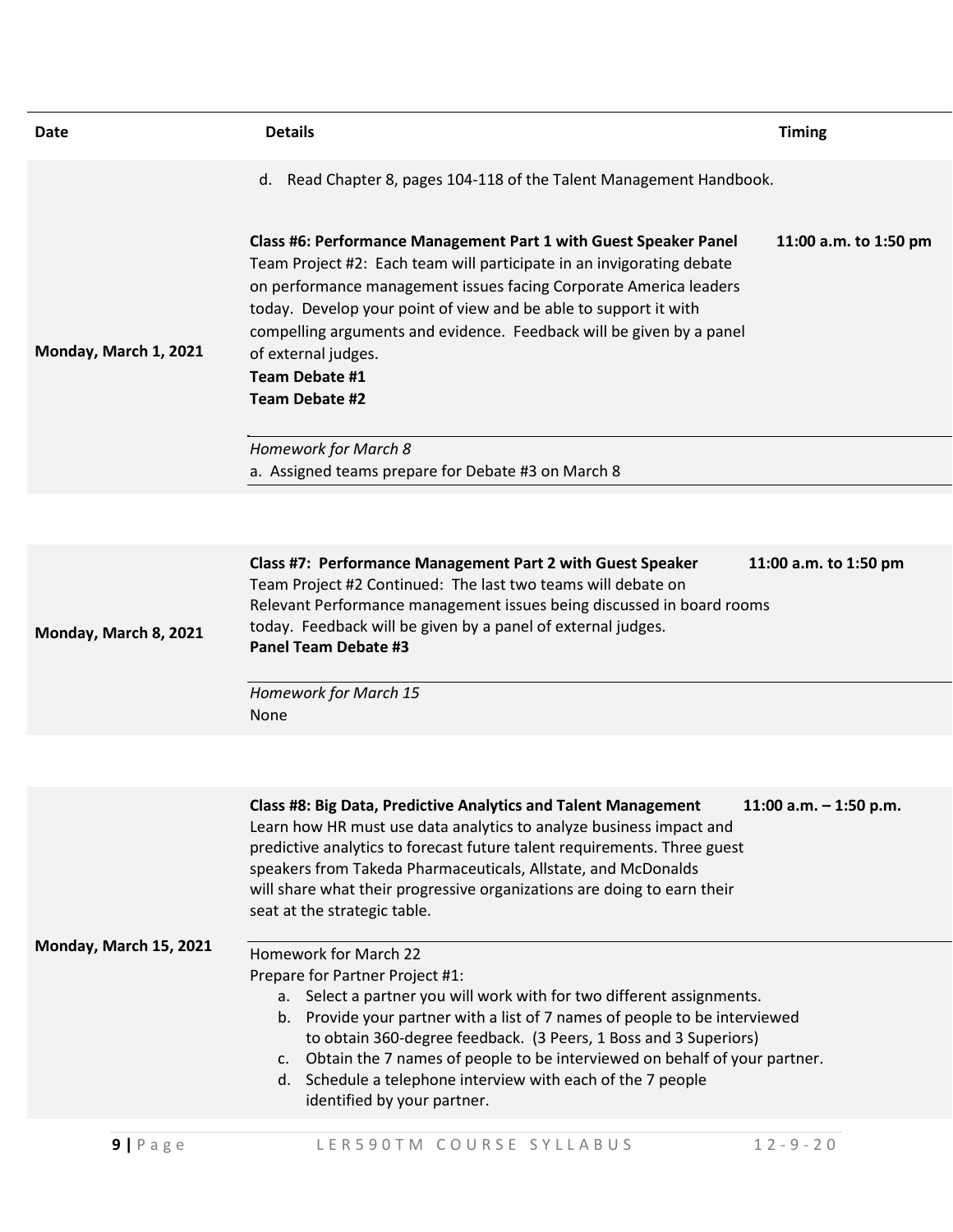| Date                   | <b>Details</b>                                                                                                                                                                                                                                                                                                                                                                                                                                                                               | <b>Timing</b>            |
|------------------------|----------------------------------------------------------------------------------------------------------------------------------------------------------------------------------------------------------------------------------------------------------------------------------------------------------------------------------------------------------------------------------------------------------------------------------------------------------------------------------------------|--------------------------|
|                        | e. Read chapter 9, pages 119 - 128 of the Talent Management Handbook.                                                                                                                                                                                                                                                                                                                                                                                                                        |                          |
| Monday, March 22, 2021 | Class #8: Assessing Talent Part 1<br>360 Degree Feedback and Strengths Finder 2.0<br>Learn the value of using different types of assessments in both<br>the selection and development process. Experience the value<br>of a good assessment as you gain greater self-awareness and<br>evaluate your own strengths and development needs. Learn how<br>to conduct an effective 360-degree feedback process and deliver<br>feedback in a meaningful way that can be accepted by the recipient. | 11:00 a.m. to 1:50 pm    |
|                        | Homework for March 29<br>Prepare for Partner Project #1<br>a. Finalize the 360 Degree Feedback Summary Report for your<br>partner by March 29.<br>b. Prepare to debrief the report with your partner on March 29<br>360 Feedback Summary Report due to Prof. Ramsey by 5:00 p.m.<br>C.<br>on 3/27/21                                                                                                                                                                                         |                          |
|                        |                                                                                                                                                                                                                                                                                                                                                                                                                                                                                              |                          |
| Monday, March 29, 2021 | <b>Class #9: Assessing Talent Part 2</b><br>Delivering 360 Degree Feedback & Coaching<br><b>Partner Project #1</b>                                                                                                                                                                                                                                                                                                                                                                           | 11:00 a.m. $-$ 1:50 p.m. |
|                        | Homework for April 5:<br>a. Read Chapter 27, pages 293-306 of the Talent Management<br>Handbook.                                                                                                                                                                                                                                                                                                                                                                                             |                          |
|                        |                                                                                                                                                                                                                                                                                                                                                                                                                                                                                              |                          |
| Monday, April 5, 2021  | <b>Class #10: Best Practices in Developing People</b><br>Gain a deep understanding of what organizations can do and<br>are doing to develop talent. Be able to identify the development<br>Programs that make a meaningful difference in driving skill<br>development. Examine current research that pinpoints the<br>differences in how high potentials and high performers develop<br>themselves for positions of greater responsibility                                                   | 11:00 a.m. $-$ 1:50 p.m. |
|                        | Homework for April 12<br>Prepare a first draft of your own Individual Development Plan<br>а.<br>(IDP) and send to Professor Ramsey and your partner by 4/8.                                                                                                                                                                                                                                                                                                                                  |                          |
| $10$   P a g e         | LER590TM COURSE SYLLABUS                                                                                                                                                                                                                                                                                                                                                                                                                                                                     | $12 - 9 - 20$            |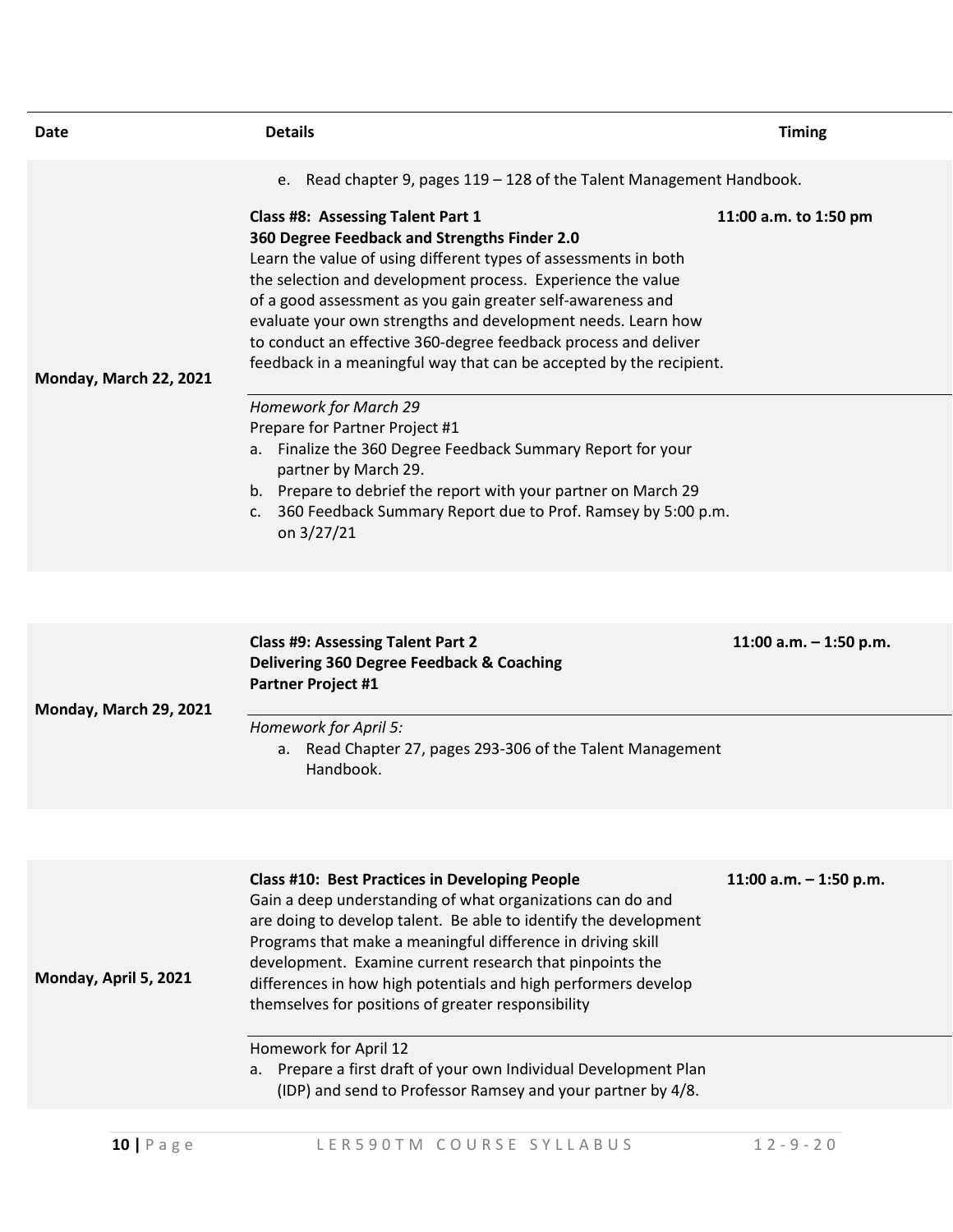| Date                   | <b>Details</b>                                                                                                                                                                                                                                                                                                                                            | <b>Timing</b>                                                                 |
|------------------------|-----------------------------------------------------------------------------------------------------------------------------------------------------------------------------------------------------------------------------------------------------------------------------------------------------------------------------------------------------------|-------------------------------------------------------------------------------|
|                        | b. Prepare recommendations for your partner's development<br>by 4/12.                                                                                                                                                                                                                                                                                     |                                                                               |
| Monday, April 12, 2021 | <b>Class #11: Development Planning</b><br><b>Partner Project #2:</b><br>Conducting a Development Plan Discussion<br>Learn the art of coaching others in the preparation of a robust and<br>Well-crafted development plan. Gain practical experience in<br>conducting a development plan discussion.                                                       | 11:00 a.m. $-$ 1:50 p.m.                                                      |
|                        | Homework for April 19<br>a. Finalize your own Development Plan<br>b. Read Chapters 10-13, pages 129-160 in<br>The Talent Management Handbook.                                                                                                                                                                                                             | Submit your final Development<br>Plan to Prof. Ramsey by 4/15<br>by 5:00 p.m. |
|                        |                                                                                                                                                                                                                                                                                                                                                           |                                                                               |
| Monday, April 19, 2021 | <b>Class #12: Succession Planning</b><br>Learn the mechanics behind building and utilizing a nine-box<br>Succession planning model to guide your organization in identifying<br>high potentials and deliberately developing them to successfully<br>prepare them for positions of greater responsibility.                                                 | 11:00 p.m. to 1:50 p.m.                                                       |
|                        | Homework for April 26<br><b>None</b>                                                                                                                                                                                                                                                                                                                      |                                                                               |
|                        |                                                                                                                                                                                                                                                                                                                                                           |                                                                               |
| Monday, April 26, 2021 | <b>Class #13: Driving Employee Engagement and</b><br><b>Retention - Final Team Project</b><br>Examine current research and learn the factors that contribute to<br>higher levels of employee satisfaction. Pinpoint various strategic<br>initiatives that corporations can employ to drive a positive culture<br>where employees want to give their best. | 11:00 a.m. $-$ 1:50 p.m.                                                      |
|                        | Homework: Final Team Project Presentations<br>a. Work with your team to analyze the data from an<br>Employee Engagement Survey Case Study and identify<br>core themes surfaced.<br>b. Identify a set of concrete recommendations your team<br>will recommend to this client.                                                                              | Send Prof. Ramsey your<br>team's final presentation<br>by 5:00 p.m. on May 2. |
| $11$   Page            | LER590TM COURSE SYLLABUS                                                                                                                                                                                                                                                                                                                                  | $12 - 9 - 20$                                                                 |